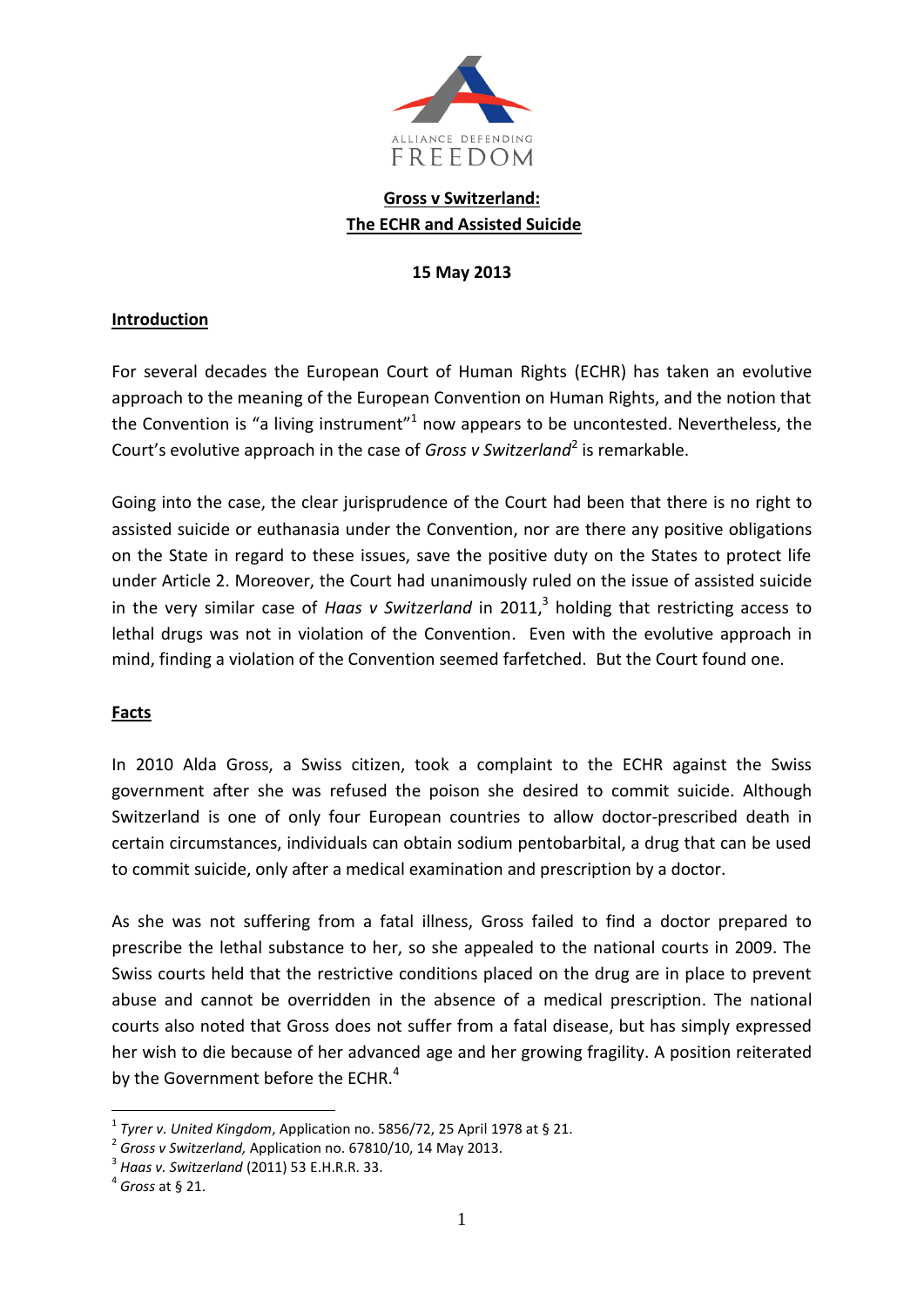

## **Decision of the Court**

Despite the previous case-law of the Court<sup>5</sup> and the obvious risks involved in liberalising the distribution of a lethal poison, the Court nevertheless held that, "the applicant's wish to be provided with a dose of sodium pentobarbital allowing her to end her life falls within the scope of her right to respect for her private life under Article 8 of the Convention."<sup>6</sup>

Having found that the right to a lethal poison comes within the scope of the Convention, the Court then assessed whether there had been a breach of this "right".

Rather than tackling the issues head on – having done this in *Haas* and with a unanimous decision against the applicant – the Court instead focussed on the guidelines issued by the Swiss authorities. It concluded that, "Swiss law, while providing the possibility of obtaining a lethal dose of sodium pentobarbital on medical prescription, does not provide sufficient guidelines ensuring clarity as to the extent of this right. There has accordingly been a violation of Article 8 of the Convention in this respect."<sup>7</sup>

The ruling was a four votes to three decision and in the dissenting opinion, three judges stated that the Swiss guidelines, "sufficiently and clearly defines the circumstances under which a medical practitioner is allowed to issue a prescription for sodium pentobarbital."<sup>8</sup>

Furthermore, the dissenting judges noted that, "The applicant was not able to obtain such a prescription at domestic level as she had not been suffering from a terminal illness, which is a clearly defined precondition for obtaining the lethal substance. She had just expressed her wish to die because of her advanced age and increasing frailty. Therefore, in our opinion, the applicant in the instant case did not fulfil the conditions laid down in the medical ethics guidelines on the care of patients at the end of life adopted by the Swiss Academy of Medical Sciences<sup>"9</sup>

Therefore, four judges found that the right to poison *is* protected under the Convention and unclear guidelines surrounding this "right" are in violation of the Convention. In contrast, three judges found that the guidelines were clear, that the applicant did not qualify and that the position of the Swiss authorities was plainly justifiable under the Convention.

<u>.</u>

<sup>5</sup> For example, *Pretty v. the United Kingdom*, Application no. [2346/02,](http://hudoc.echr.coe.int/sites/eng/Pages/search.aspx#{"appno":["2346/02"]}) ECHR 2002-III; *Haas v. Switzerland* (2011) 53 E.H.R.R. 33.

<sup>6</sup> *Gross* at § 60.

<sup>7</sup> *Gross* at § 67.

 $^8$  Joint Dissenting Opinion of Judges Raimondi, Jočienė And Karakaş, at § 1.

<sup>&</sup>lt;sup>9</sup> Dissenting Opinion at § 2.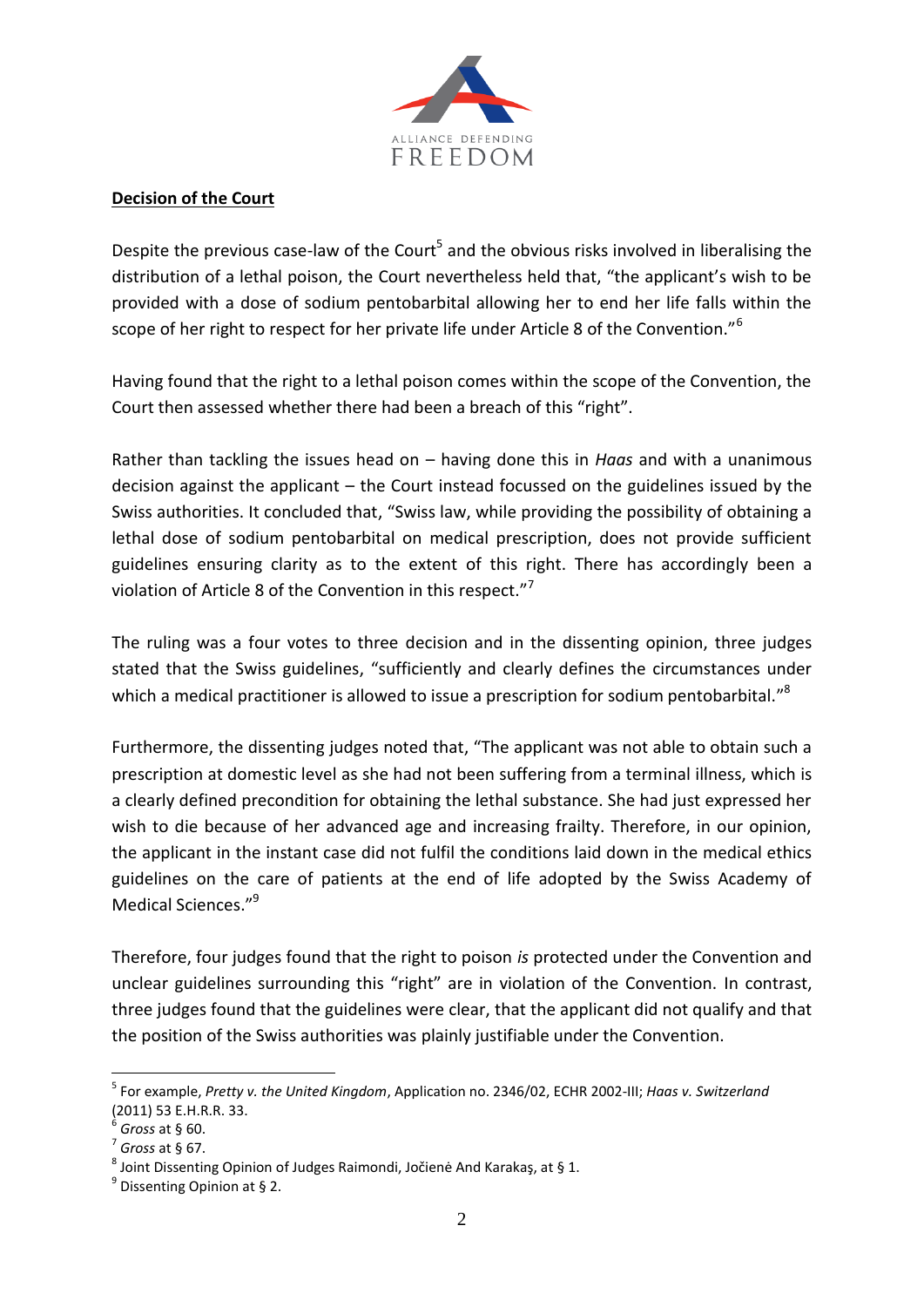

#### **Implications of the Decision**

This is now the second time in quick succession that the ECHR has found a violation of Article 8 in an assisted suicide case, without actually declaring that assisted suicide is a human right.

In the recent case of *Koch v Germany*, <sup>10</sup> the Fifth Section of the Court held unanimously that there had been a violation of Article 8 of the Convention based on procedural grounds. The Court held that the refusal of the German administrative and judicial bodies to examine the merits of the applicant's motion to purchase lethal drugs interfered with the applicant's right to respect for private life. The Grand Chamber of the Court refused to accept the appeal in the case of *Koch*.

Pointing to the principle of subsidiarity, the Court concluded that it has decided "to limit itself to the conclusion that the absence of clear and comprehensive legal guidelines violated the applicant's right to respect for her private life under Article 8 of the Convention, without in any way taking up a stance on the substantive content of such guidelines." $^{11}$ 

However, by finding a violation of the Convention under Article 8, the Court has in actuality completely overridden the principle of subsidiarity.

As the Court rightly pointed out in *Haas*: "The vast majority of Member States ... appear to place more weight on the protection of an individual's life than on the right to end one's life. $12$  Indeed, of the 47 Member States of the Council of Europe, only four have openly legalized assisted suicide: the Netherlands, Belgium, Luxembourg and Switzerland. Around the globe, instances of legalized assisted suicide or euthanasia or even rarer.<sup>13</sup> Thus, given the lack of European consensus, Contracting States clearly enjoy a wide margin of appreciation to legislate against assisted suicide or euthanasia as they see fit.<sup>14</sup>

By finding Switzerland in violation of the Convention, the court has overridden this margin of appreciation and the principle of subsidiarity. Therefore, it is essential that the case of *Gross* is appealed to the Grand Chamber and is accepted by the Court.

<u>.</u>

<sup>10</sup> *Koch v Germany* (Application no. 497/09) 19 July 2012.

<sup>11</sup> *Gross* at § 69.

<sup>12</sup> *Haas* at § 55. See also *Rasmussen v. Denmark* (1985) 7 E.H.R.R. 371 at § 40.

<sup>&</sup>lt;sup>13</sup> Of the 193 nations currently recognized by the U.N., approximately 3% have openly legalized currently euthanasia and/or assisted suicide.

<sup>14</sup> See *Rasmussen v. Denmark* (1985) 7 E.H.R.R. 371 at § 40.